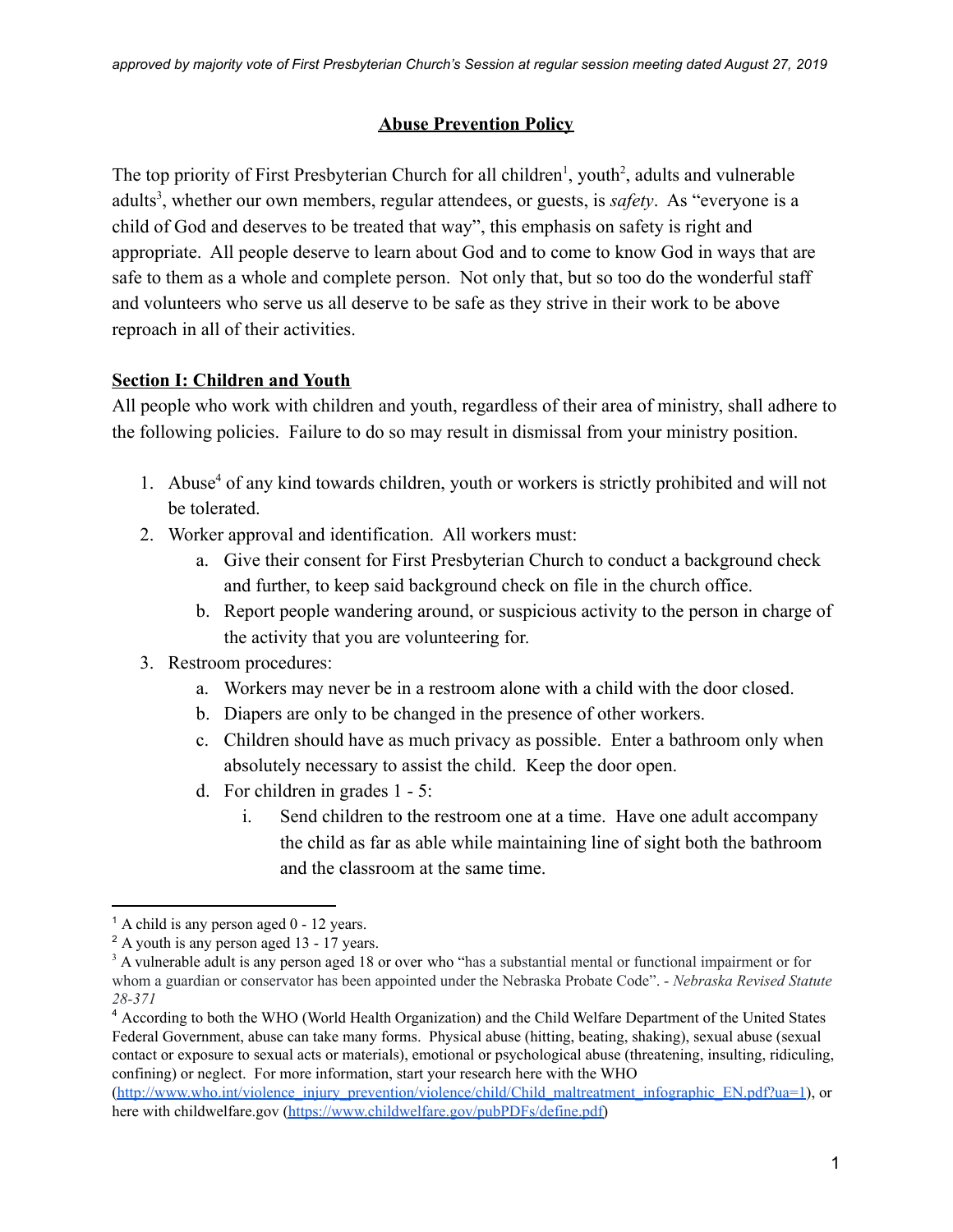- e. For children Kindergarten and younger:
	- i. Open the bathroom door and let the child in.
	- ii. Kick down the door stop so that the bathroom door is propped slightly open (this ensures that you can hear what is going on and know when the child is finished).
	- iii. Stand outside the bathroom door, in view of the classroom if possible.
	- iv. If the child needs help, enter the bathroom, with the door propped open.
	- v. Siblings may go in the bathroom together at the worker's discretion.
- f. Youth grades 6 12 shall be released to use the restroom one person at a time. One worker should do his/her very best to maintain line of sight both with classroom and the student using the restroom. Though no youth should ever be accompanied to the restroom by a worker, line of sight should be maintained if at all possible.
- 4. Classroom procedures:
	- a. Physical contact with children and youth should be minimal and only in the presence of other adults. Appropriate touching should be limited handshakes, "high fives," brief "side" hugs or a brief touch on the shoulder.
	- b. At least two workers shall be present at all times. No child or youth should be alone with a worker. If a child or youth arrives before other members of your team arrive, prop the door open or move to a more open, publicly visible location.
	- c. Window blinds are to be kept open at all times unless it is necessary to darken the room for proper showing of videos or projected audio visual equipment.
	- d. Lap sitting is not appropriate for any children Kindergarten or older. Workers may not have preschool children sit on their lap while the room is darkened or when other workers are not present.
- 5. Approved Activities
	- a. Activities or outings outside of regularly scheduled church activities must be pre-approved by the pastor.
	- b. Workers are never to pick up a child or youth from home or anywhere else, nor are they to take a child or youth home or anywhere else without another adult accompanying them. Such transportation should also take place with children, youth and adults of the same gender. Child and youth pick up/drop off may also occur if the third item of the *Parent Release Form* is completed and signed by a parent or legal guardian and the worker transporting the student is carrying a copy of said release form on their person during transport.
- 6. Mandated Reporting
	- a. As an organization working regularly with children and youth, pursuant to Nebraska State Law, Chapter 28, Section 711, First Presbyterian Church workers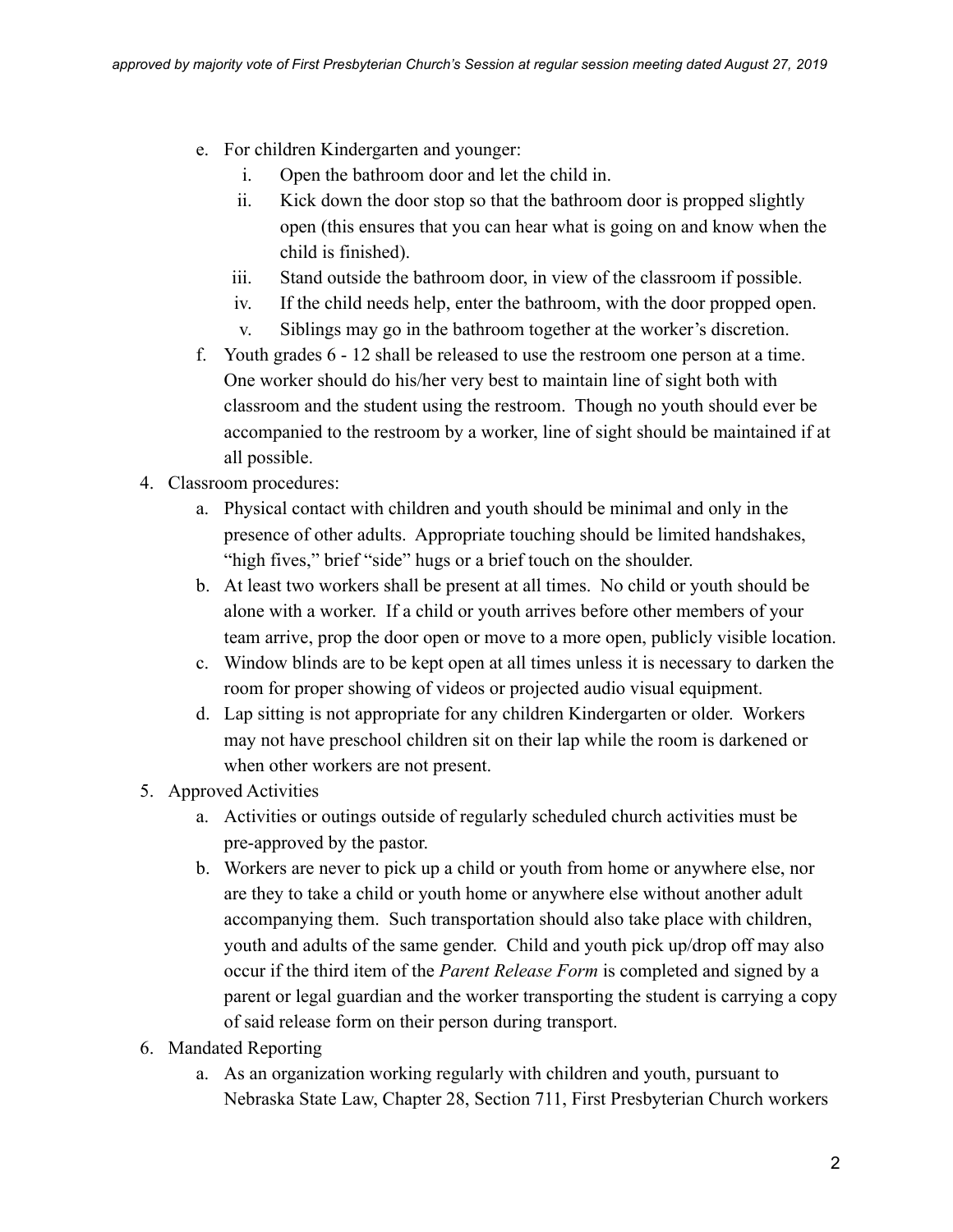shall report suspected abuse via the Child Abuse/Neglect Hotline at 1-800-652-1999.

7.

## **Section II: Vulnerable Adults**

- 1. Abuse<sup>5</sup> of any kind towards vulnerable adults is strictly prohibited and will not be tolerated.
- 2. Further defined:
	- a. Any adult at or older than the age designated as an elder by applicable state law;
	- b. Any adult who is infirm or diminished in capacity due to age, illness, or disability;
	- c. Any adult who is ministered to in their home
	- d. Any adult who is wholly or partially dependent upon one or more other persons for emotional, psychological, or physical care or support, such dependency may be temporary as in the case of an accident, illness, or birth of a child; and
	- e. Any adult who by virtue of a crisis, experiences vulnerability leading to dependency on another or lacks agency in a pastoral relationship as in the wake of the death of a family member or job loss.
- 3. To create a safe space, it is necessary to anticipate and avoid circumstances that could result in exposure of vulnerable adults to undue influence or exploitation. On-site and offsite settings for ministry with vulnerable adults and pastoral relationships and conversations should:
	- a. Be in places where casual monitoring by others is convenient; and
	- b. Convey safety and comfort.
- 4. Behavioral Standards for Ministry with Vulnerable Adults All who work with vulnerable adults are expected to model the patterns of healthy relationships. To this end, lay, and ordained ministers working with vulnerable adults shall:
	- a. Take care not to unduly influence a person to whom they minister;
	- b. Accept only token gifts from those to whom they minister.
	- c. Decline to accept loans of any kind from those to whom they minister;
	- d. Decline to agree to be named as a beneficiary or to act as an administrator or executor in a will of anyone to whom they minister; and
	- e. Inform the pastor or Deacon Chairperson of anything that causes concern for the safety or well-being of those to whom they minister.

<sup>5</sup> According to both the WHO (World Health Organization) and the Child Welfare Department of the United States Federal Government, abuse can take many forms. Physical abuse (hitting, beating, shaking), sexual abuse (sexual contact or exposure to sexual acts or materials), emotional or psychological abuse (threatening, insulting, ridiculing, confining) or neglect. For more information, start your research here with the WHO [\(http://www.who.int/violence\\_injury\\_prevention/violence/child/Child\\_maltreatment\\_infographic\\_EN.pdf?ua=1](http://www.who.int/violence_injury_prevention/violence/child/Child_maltreatment_infographic_EN.pdf?ua=1)), or here with childwelfare.gov [\(https://www.childwelfare.gov/pubPDFs/define.pdf\)](https://www.childwelfare.gov/pubPDFs/define.pdf)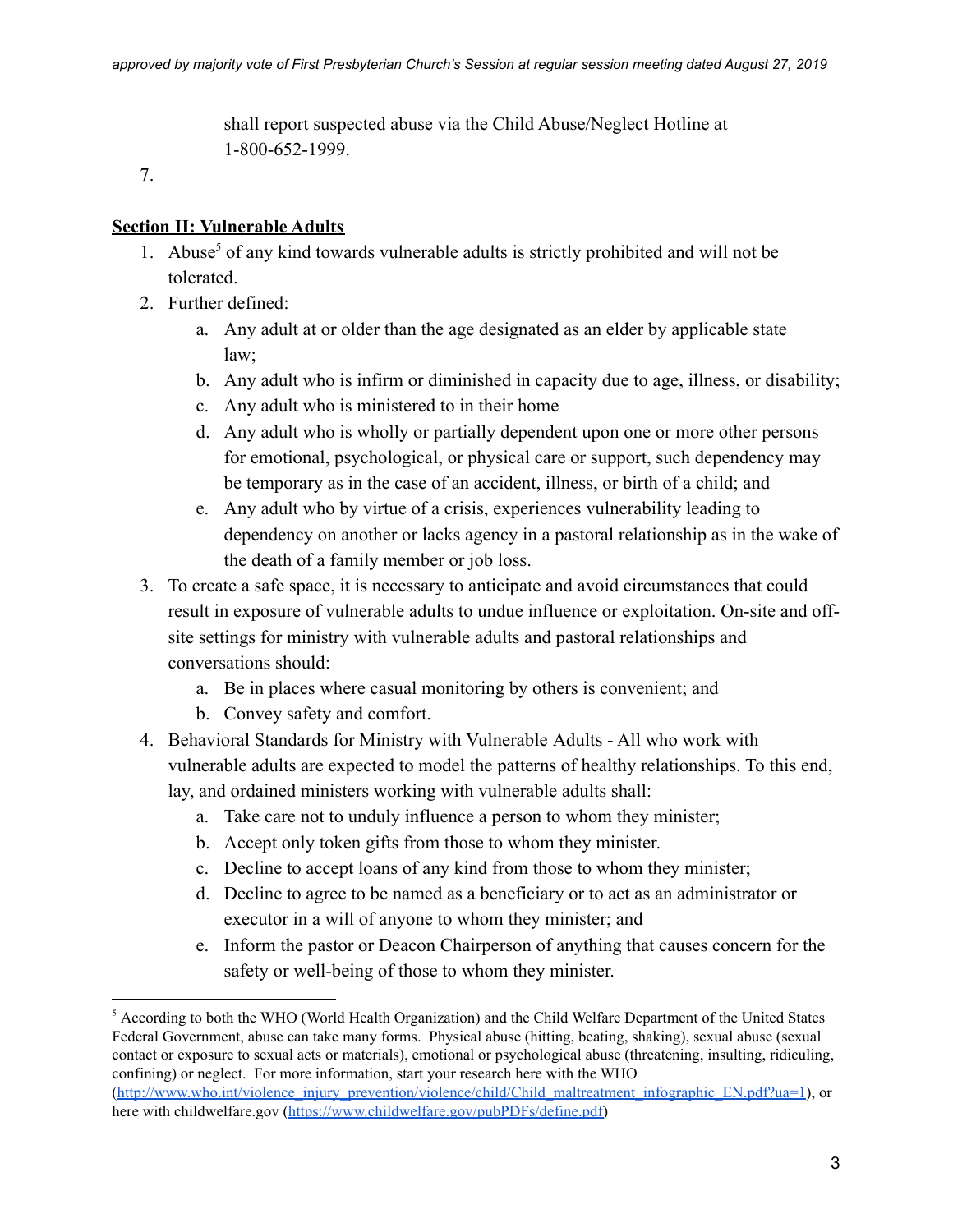- 5. The "Do's" of Ministry to Vulnerable Adults
	- a. Have ongoing spiritual practices, which might include daily prayer, regular participation in corporate worship, and Bible study;
	- b. Spend time with and listen to vulnerable adults, and advocate for their ministry within the Body of Christ;
	- c. Offer appropriate physical expressions of affection, as long as they are welcomed by the recipient. These may include:
		- i. brief hugs;
		- ii. pats on the shoulder or back;
		- iii. handshakes;
		- iv. holding hands during prayer; and
	- d. Maintain healthy boundaries when sharing personal information.
- 6. The "Don'ts" of Ministry to Vulnerable Adults
	- a. Provide vulnerable adults with alcohol, marijuana, illegal drugs, cigarettes, e-cigarettes, vapes, or pornography;
	- b. Arrive under the influence of alcohol, illegal drugs, or misuse of legal drugs when they are responsible for, or ministering to, a vulnerable adult;
	- c. Consume alcohol or illegal drugs or misuse legal drugs when they are responsible for, or ministering to, a vulnerable adult;
	- d. Engage in illegal behavior or permit others to engage in illegal behavior; or
	- e. Engage in any sexual, romantic, illicit, or secretive relationship or conduct with any vulnerable adult.
- 7. Visits to Private Residences The safety of all persons and healthy boundaries are essential when visiting a vulnerable adult in a private home.
	- a. Avoid situations that might compromise privacy; common examples include:
		- i. Visiting behind closed bedroom doors;
		- ii. Sitting on the bed of the person being visited; or
		- iii. Visiting a person while they are not fully clothed.
	- b. The best practice is to visit in teams of two or more. If it is not possible for another adult minister to be present, a member of the vulnerable adult's household should be present. If neither is possible, documentation of the time, duration of visit, general matters discussed, and any pastoral concerns shall be provided to the Pastor or the Deacon Chairperson as soon as possible after the visit.
- 8. Visits to Residential Facilities The safety of all persons and healthy boundaries are also essential when visiting a vulnerable adult in a Residential Facility. Best practices include
	- a. Facility staff should be informed of the visitor's presence;
	- b. If a visit takes place out of sight of staff, they should be notified in advance and informed when such meeting is concluded;
	- c. The door to a resident's private room must remain open during visits;